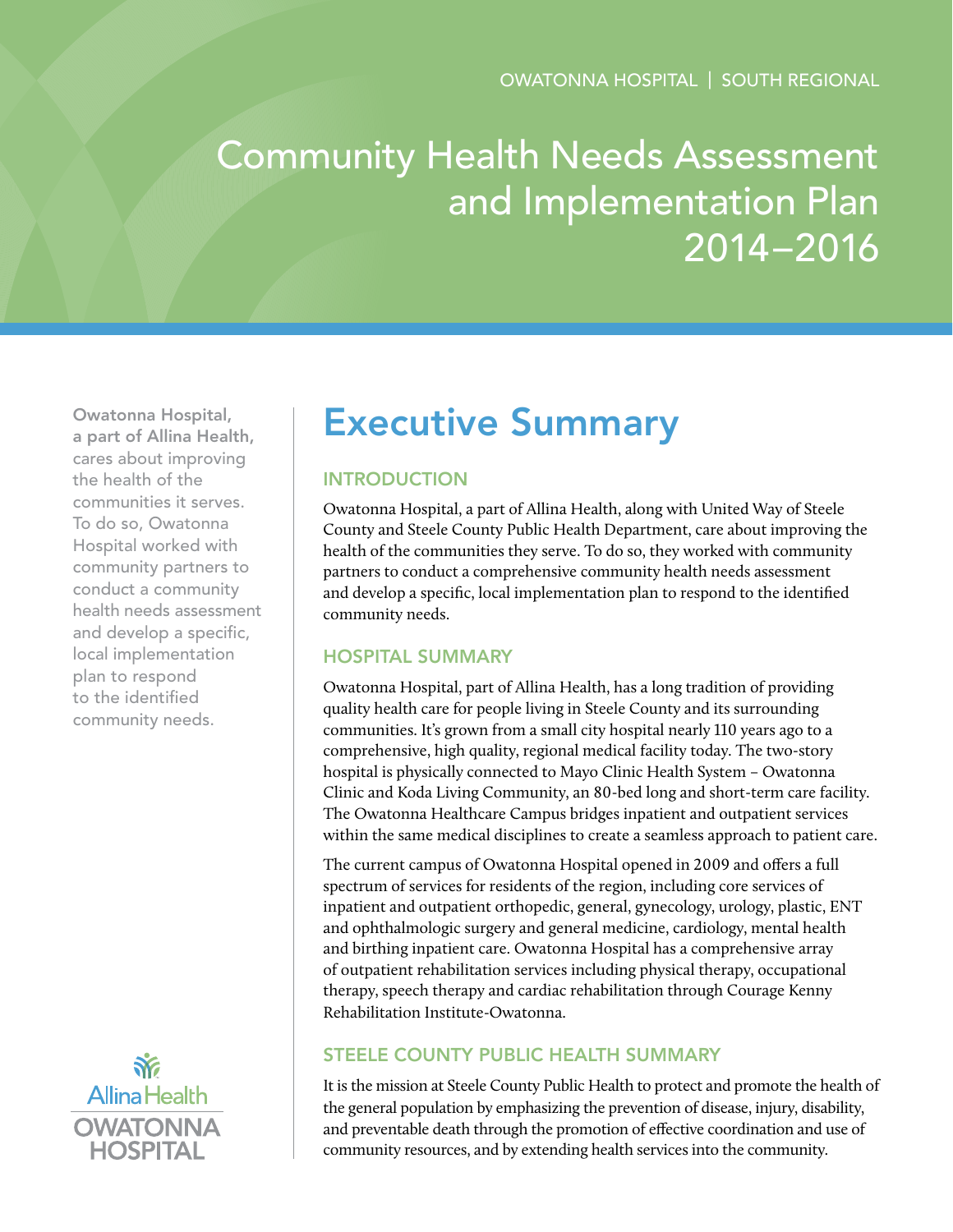Priorities of the Steele County Public Health Department include communicable disease prevention and control; home health care; health education; injury prevention; emergency preparedness; the Women, Infants & Children (WIC) nutrition program; Child and Teen Checkups; Statewide Health Improvement Program; reproductive health; and community health assessment and planning.

#### United Way of Steele County Summary

The mission of the United Way of Steele County is to change lives by mobilizing and optimizing the caring power of the community. Its vision is a sustainable and vibrant community where residents enjoy an enriching quality of life, economic opportunities, and self-sufficiency, and are secure knowing a network of human service agencies is ready to assist them if needed. The United Way supports direct services and programming in three key focus areas: Health, Education, and Financial Stability.

The Steele County community health needs assessment (CHNA) was conducted in conjunction with Owatonna Hospital, part of Allina Health, United Way of Steele County and Steele County Public Health Department using the input from community members, community organizations, and internal stakeholders from key partner organizations. These partners assisted in the determination of community health improvement priorities and the development of the implementation plan. Grant funding was secured by United Way of Steele County for the committee to partner with Rainbow Research, a nonprofit organization based in Minneapolis, whose mission is to improve the effectiveness of socially concerned organizations through capacity building, research, assessment, and evaluation.

## Target Areas and Populations

For the purposes of community benefit and engagement, Allina Health divides its service area into nine regions. The region associated with Owatonna Hospital is known as the South Region and primarily serves Steele and Rice counties, as well as portions of Dodge and Waseca counties. For the South Regional Community Health Needs Assessment (CHNA), the focus of inquiry was Steele County. This assessment was therefore led in collaboration with Steele County Public Health Department and United Way of Steele County.

#### Needs Assessment Process

The needs assessment plan was based on a set of best practices for community health assessment developed by the Catholic Health Association with the purpose of identifying two to three regional priority areas to focus on for FY 2014-2016. The process was designed to rely on existing public data and directly engage community stakeholders and community members. From there, each hospital was responsible for adapting and carrying out the plan within their regions.

The United Way of Steele County's health subcommittee guided the health assessment effort for Steele County. This committee was chaired by Owatonna Hospital president and United Way of Steele County board member, Dave Albrecht.

The assessment for Steele County was conducted in three stages: data review and setting priorities, community health dialogues/key informant interviews/employee health surveys, and action planning. The process began in early 2012 with the development of the plan and was near completion by August 2013. The employee health survey results have not been evaluated at this time. Final presentations of the assessment and action plan are planned to be given to the Owatonna Hospital Board of Trustees and the South Regional Community Engagement Team in September 2013. The following is a description of the assessment steps and timeline.

### DATA REVIEW AND PRIORITIZATION

The data review and priority-setting phase began with the compilation of existing health-related data. Stakeholders reviewed several datasets, including the Minnesota County Health Rankings, the Dodge-Steele Community Health Action Plan, the Minnesota Countylevel Indicators for Community Health Assessment, and reported data from Mayo Health System-Owatonna Clinic and mental health care providers. Stakeholders then developed an initial list of priorities. Assessment stakeholders worked with Rainbow Research to rank the health-related issues based on three criteria: size of the problem, seriousness of the problem, and estimated effectiveness of the solution. Stakeholders were then asked to consider the numerical rankings given to each issue along with a set of discussion questions to choose the final priority issues.

The prioritization process identified the following three priority issues for Steele County:

- 1. Obesity
- 2. Depression
- 3. Oral health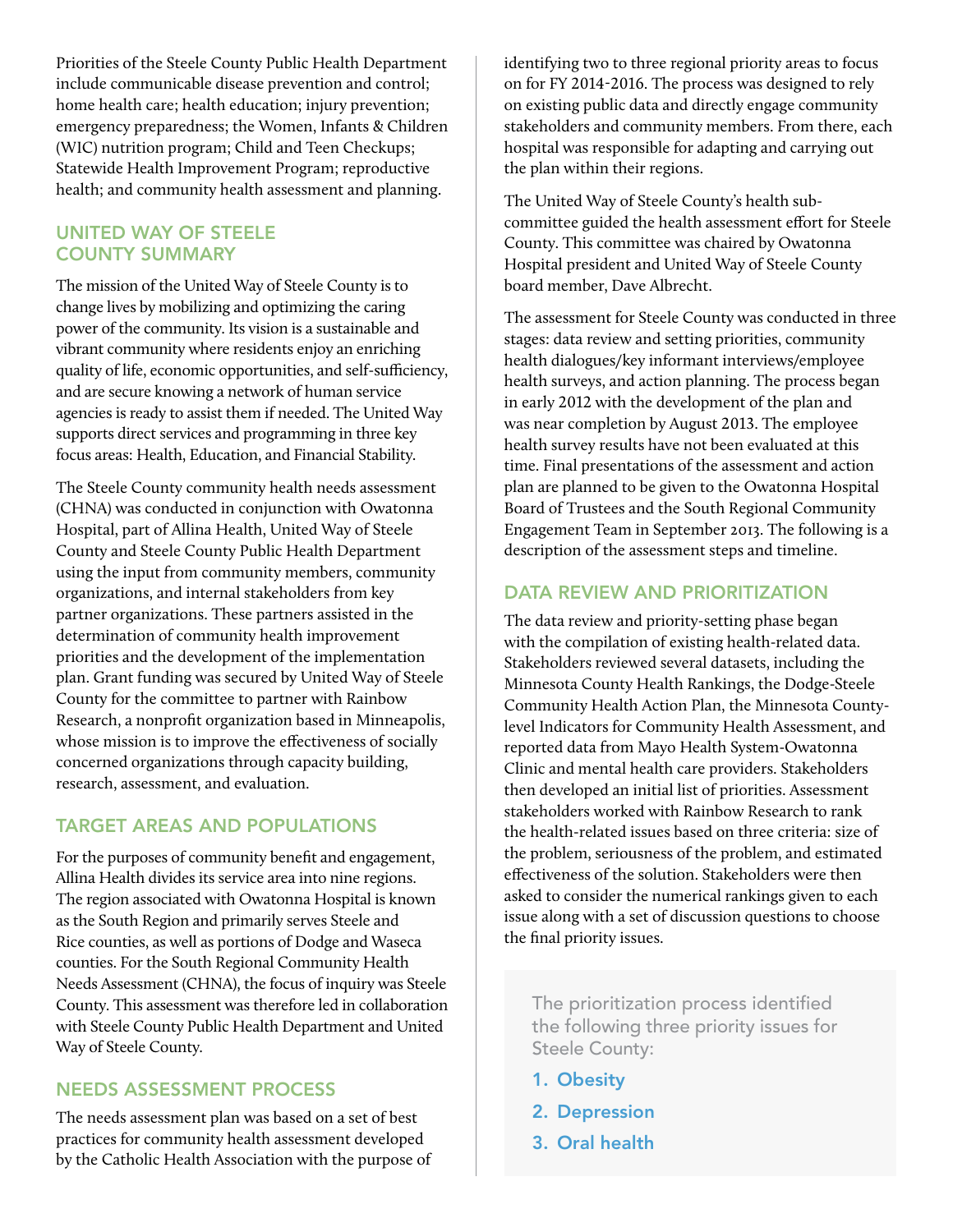## Community Dialogues

In spring 2013, Rainbow Research and members of the health assessment committee held a series of focus groups designed to solicit feedback from the community on how Owatonna Hospital and other partners could most effectively address the selected priority issues. The community dialogues were an opportunity for Owatonna Hospital to hear from a broader group of community members, identify ideas and strategies to respond to the priority issues and inform the action-planning phase of the needs assessment.

## Action Planning

The final phase of the CHNA process was to develop the implementation plan for Owatonna Hospital and United Way of Steele County. The implementation plan is a set of actions that the hospital will take to respond to the needs identified through the community health needs assessment process. Owatonna Hospital convened two meetings with United Way health sub-committee members to discuss results, action planning, and next steps for implementation.

The process included three steps:

- 1. Choosing key goals and indicators related to the priority issues.
- 2. Selecting evidence-based strategies rooted in policy, systems, and environmental changes and programs to address the issues.
- 3. Assigning roles and partners for implementing each strategy.

## Implementation Plan

The implementation plan is a 3-year plan depicting the overall work that Owatonna Hospital, the United Way of Steele County, Steele County Public Health, and other community partners plan to do to address its priority issues in the community. Yearly work plans will be developed to provide detailed actions, accountabilities, evaluation measures and timelines.

## Obesity – Including Physical Activity and Healthy Eating

#### Goal: Increase physical activity through policy, system, and environmental changes

#### **INDICATORS**

- Percent of adults regularly engaged in recommended levels of physical activity
- Percent of school-age children who meet federal standards for physical activity

#### STRATEGIES – Policy, Systems, and Environmental changes

- 1. Engage local policy makers and partners in Complete Streets policies
- 2. Support the establishment and enforcement of physical education standards that meet or exceed federal guidelines
- 3. Support Safe Routes to School programs and infrastructure changes
- 4. Implement and support worksite wellness initiatives
- 5. Financially support local healthy initiatives through charitable contributions and Neighborhood Health Connection grants
- 6. Continue to provide athletic training services at area high schools
- 7. Partner and support local walks, runs, and rides which encourage physical activity and employee volunteerism

## Healthy Eating

Goal: Increase the consumption of fruits and vegetables Goal: Decrease consumption of less healthy options (elevated sugar, sodium, and trans/ saturated fats) Goal: Increase breastfeeding education and supports in the community

#### INDICATORS

- Percent of residents (all ages) eating five or more servings of fruits and vegetables daily
- Percent of schools and worksites that reduce less healthy options in their cafeteria and/or vending machines
- Percent of Steele County infants ever breastfed

#### STRATEGIES – Policy, Systems, and Environmental changes

- 1. Support the development of community and school gardens
- 2. Financially support Farmers Markets with "Allina Health Bucks" incentives through charitable giving
- 3. Advocate for the reduction of processed snacks, desserts, and sugared drinks in local cafeterias, schools, and vending machines
- 4. Participate in regional or local Healthy Food Policy Councils
- 5. Through the My Baby and Me initiative, provide community outreach on healthy child development including proper nutrition and breastfeeding